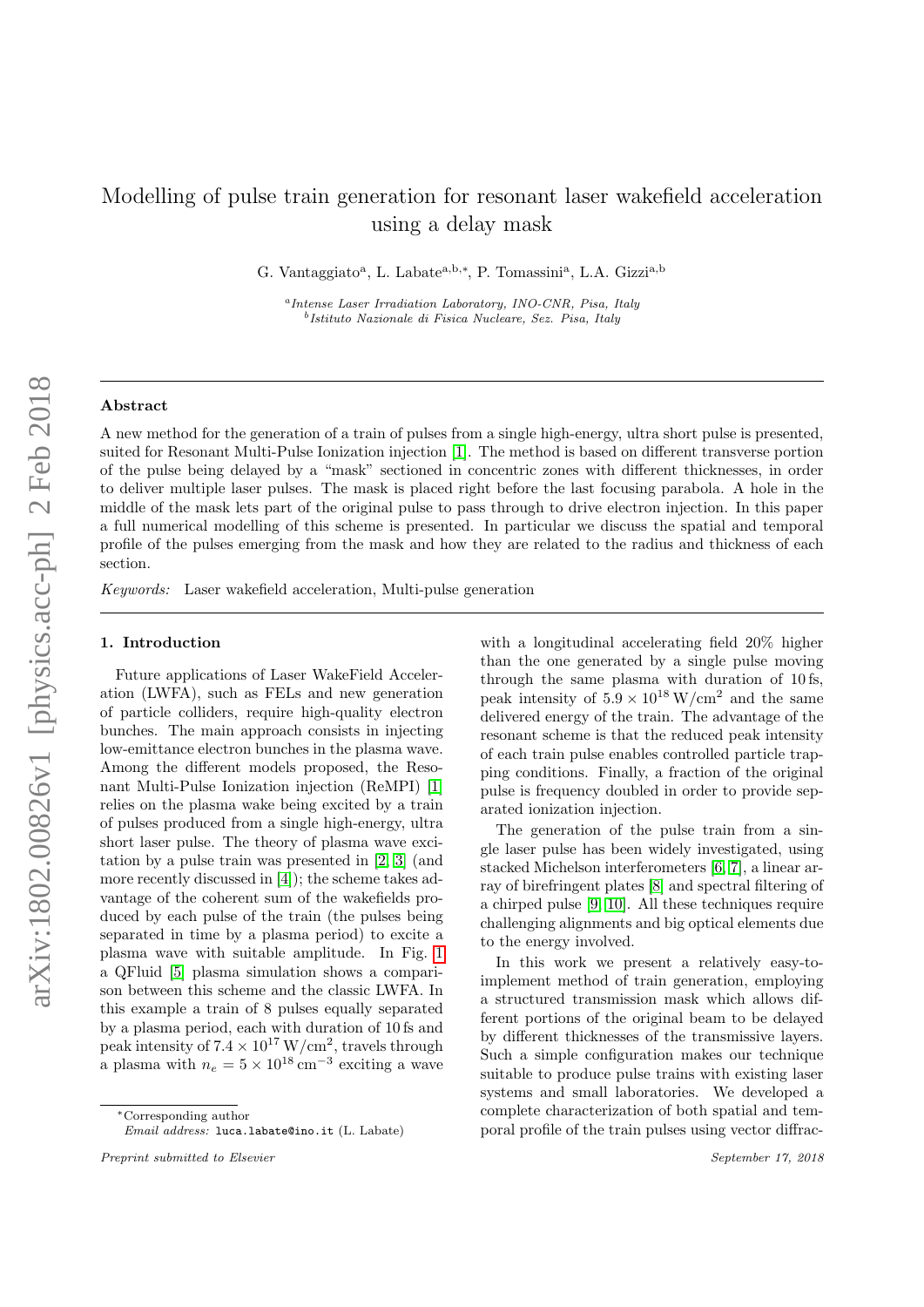<span id="page-1-0"></span>

Figure 1: Comparison of wakefield ectitation by a single pulse or a pulse train. In these plasma simulations pulses moving through the left are considered. The thin lines indicate the plasma wake. In this example a train of 8 pulses equally separated by the plasma period drives a wave (thin blue) whose maximum accelerating gradient is 20% more than that of the wave excited by the single pulse (thin red) wiht the same delivered energy. Figure from [\[1\]](#page-3-0).

tion theory and nonlinear time dependent analysis of pulse propagation, respectively.

### 2. Description of the experimental method and space and time characterization of the pulse train

As shown in Fig. [2](#page-1-1) we consider a single high-energy pulse, with a super-gaussian transverse profile, impacting on a concentric-sectioned mask placed just before the last focusing Off-Axis Parabola (OAP). Each section's thickness  $d_i$  is chosen to match the time delay of the emerging ring pulses with the plasma period. Then these rings are focused on the plasma target and results in a multi-pulse driver for the wakefield.

For a first case study we designed a delay mask suitable for the already mentioned ReMPI scheme. This mask (Fig. [3a\)](#page-1-2) delivers a 4-pulses train while the hole in the middle allows the so-called "ionization pulse" to pass through. This pulse, with relatively low energy ( $\sim 100 \,\mathrm{mJ}$ ), can be produced in many ways. For instance, a pick up mirror can be used (upstream of the delay mask) and a suitable delay line can be set up, together with a frequency doubling crystal; a second small mirror can be used to re-insert the pulse into the main path. Since this paper is mostly concerned with the generation of the pulse train, we defer to another paper a deeper discussion of this issue.

The internal and external radii of each section are initially set in order to carry the same energy,

<span id="page-1-1"></span>

Figure 2: Geometrical model. Cartesian coordinate system with the origin in the paraboloid vertex. The laser pulse comes from the right and splits in 4 rings separated in time that will be focused on the focal plane  $x'y'$ .

<span id="page-1-2"></span>

<span id="page-1-3"></span>(a) 3D-model. (b) Transverse beam profile.

Figure 3: Mask and beam. The incoming beam with a supergaussian transverse profile impacts normally on the mask and emerges as 4 rings time-separated. Sections with the same area give rise to pulses carrying the same energy. The hole in the middle is due to the necessity in ReMPI model to use part of the original pulse for ionization injection.

i.e. each region has the same area (considering that the whole mask lies in the flat region of the super-gaussian transverse profile, as in Fig. [3b\)](#page-1-3). Therefore *i*-th radius is calculated as  $r_i = \sqrt{ir}$  with r being the central hole radius.

## 2.1. Study of the spatial properties of the train pulses

Each pulse of the train is spatially characterized by its electrical field at the focal plane  $x'y'$  of the OAP. The calculations are performed in the framework of the Stratton-Chu vector diffraction theory. Time dependence is intentionally omitted in this analysis and contour effects are negligible in the far-field calculation. We consider a super-gaussian transverse profile and linear polarization along the  $x$  axis for the incoming beam that, with reference to the coordinate system depicted in Fig. [2,](#page-1-1) is written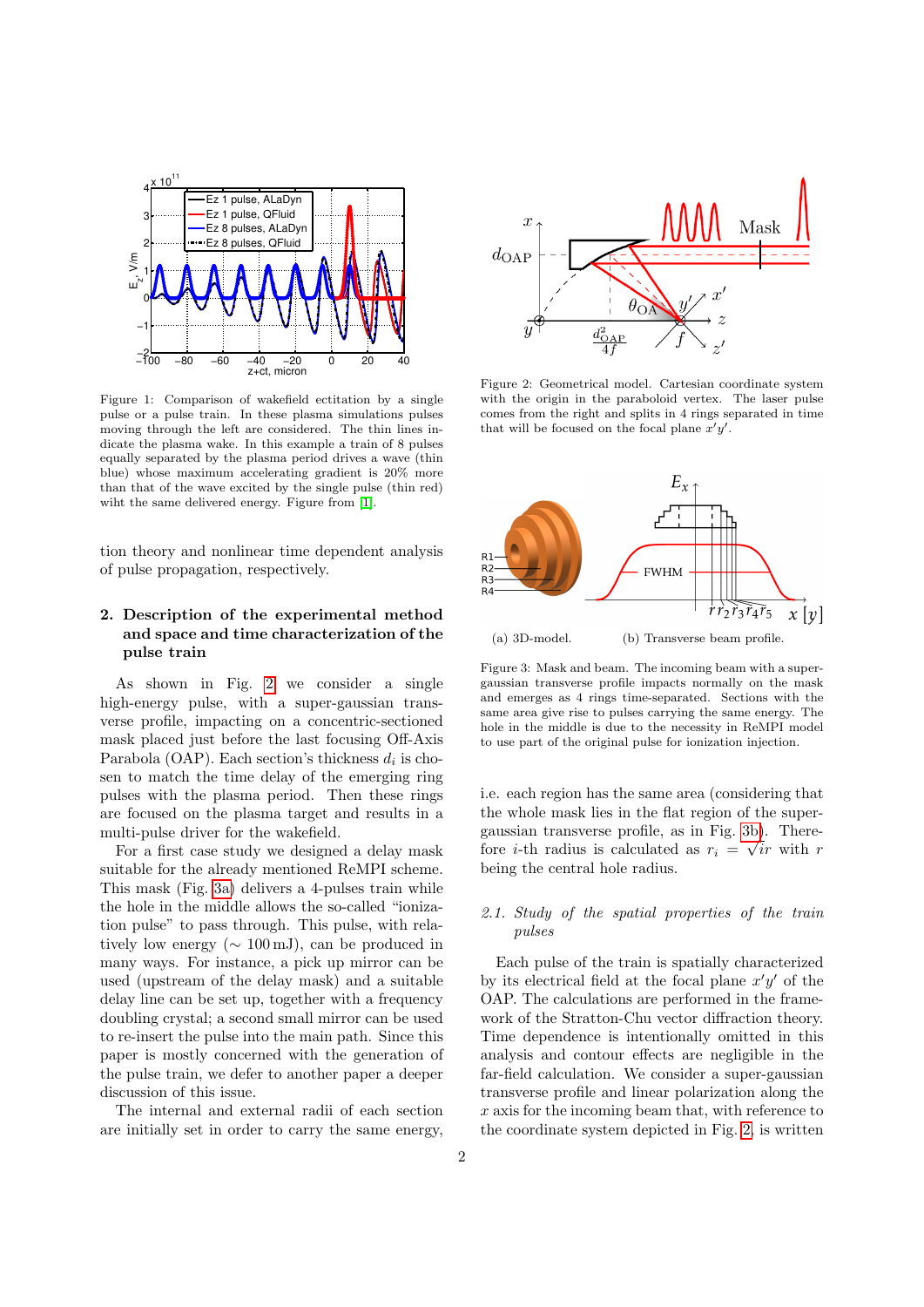as

$$
E(\mathbf{x}) = \exp\left[-\frac{1}{2}\left(\left(\frac{x - d_{\text{OAP}}}{\sigma_x}\right)^2 + \left(\frac{y}{\sigma_y}\right)^2\right)\right], (1)
$$

with  $\sigma_x \equiv \sigma_y = \text{FWHM}/2(\ln 2)^{1/8}$ , FWHM being the transverse size of the beam impinging on the mask, as represented in Fig. [3b.](#page-1-3) Following the same formulation of [\[11\]](#page-4-8) for the electric field at each point  $\mathbf{x}_P$  of the focal plane we get

$$
E_j(\mathbf{x}_P) = -\frac{1}{\lambda} \int_{\text{OAP}} E(\mathbf{x}) \Big( g_j^{(r)}(\mathbf{x}, \mathbf{x}_P) \sin\big(kv(\mathbf{x}, \mathbf{x}_P)\big) + g_j^{(i)}(\mathbf{x}, \mathbf{x}_P) \cos\big(kv(\mathbf{x}, \mathbf{x}_P)\big) \Big) dx dy, \quad (2)
$$

where  $\lambda$  is the laser wavelength, k the wave vector and  $v = u(\mathbf{x}, \mathbf{x}_P) + v(\mathbf{x})$  with  $u = |\mathbf{x}-\mathbf{x}_P|$  being the distance from the surface point  $x$  to the point  $x<sub>P</sub>$ ;  $p = (d_{\text{OAP}}^2 - x^2 - y^2)/4f$  is the difference of optical path with respect to the OAP center.  $g_j^{(r)}$  and  $g_j^{(i)}$ are the real and imaginary part, respectively, of the complex  $g_i$  functions that can be written as:

$$
g_x = \frac{1}{u} - \frac{x}{2f} \left( 1 - \frac{1}{iku} \right) \frac{x - x_P}{u^2}
$$
 (3a)

$$
g_y = -\frac{x}{2f} \left( 1 - \frac{1}{\mathrm{i}ku} \right) \frac{y - y_P}{u^2} \tag{3b}
$$

$$
g_z = \frac{1}{u} \frac{x}{2f} - \frac{x}{2f} \left( 1 - \frac{1}{iku} \right) \frac{x - x_P}{u^2} .
$$
 (3c)

In order to finally calculate the electric field we perform the numerical integration in equation [\(2\)](#page-2-0) using a C++ code we developed. In particular, integrating on the portion of the OAP selected by a certain ring we get the intensity map of the corresponding train pulse.

Here we present a numerical case with the following parameters: original laser pulse FWHM =  $40 \text{ mm}$  (see Fig. [3b\)](#page-1-3),  $F/5$ ,  $\theta_{OA} = 25^{\circ}$ ,  $\lambda = 800 \text{ nm}$ and  $r = 5$  mm. In Fig. [4](#page-2-1) we plot the intensity maps at the focal plane of each train pulse. The maps show that the same-energy condition results in the same intensity peak for every pulse. In Fig. [5](#page-3-2) we plot the line-out on the  $x'$  axis of the intensity for a better visualization. Spot sizes are also rather similar although diffraction effects become more important for external regions. Further studies will investigate the effects of these small differences on the excited plasma wave. We stress that these results are strictly related to the imposed conditions; working in parallel with plasma simulation can underline

<span id="page-2-1"></span>

<span id="page-2-0"></span>Figure 4: Intensity maps in arbitrary units at the focal plane. Each map is normalized by the same  $I_{\rm max}$  value. Transverse profile of the focused rings is shown. Intensity peak is the same for each pulses and spot sizes are comparable.

which one of these properties is most important or which are the best conditions to match in order to refine the mask.

### 2.2. Study of the temporal properties of the train pulses

A time dependent numerical approach including both linear and nonlinear interaction processes was undertaken in order to investigate the temporal behaviour of the generated pulse train. To this purpose we used the Mir $\delta$  software [\[12\]](#page-4-9). In what follows we refer to a case study aimed at a practical implementation of the ReMPI scheme.

The time distance between each pulse of the train depends solely on the group velocity. In order to resonantly excite the plasma wave the pulse separation has to match the plasma period; the thickness of each section can be set according to this requirement.

Considering a slab of fused silica, chosen for its low GVD property, with an initial electron density of  $10^{18}$  cm<sup>-3</sup>, we get a difference in thickness between consecutive regions  $\Delta d$  of 71.52 µm. With modern manufacturing technology it is possible to produce self-standing fused silica slabs, suited for the used parameters, with a minimum thickness of 500 µm; the second column of Tab. [1](#page-3-3) shows the resulting values for the thickness of each ring.

The effects of the propagation through the mask on the time and spectral shape was simulated, using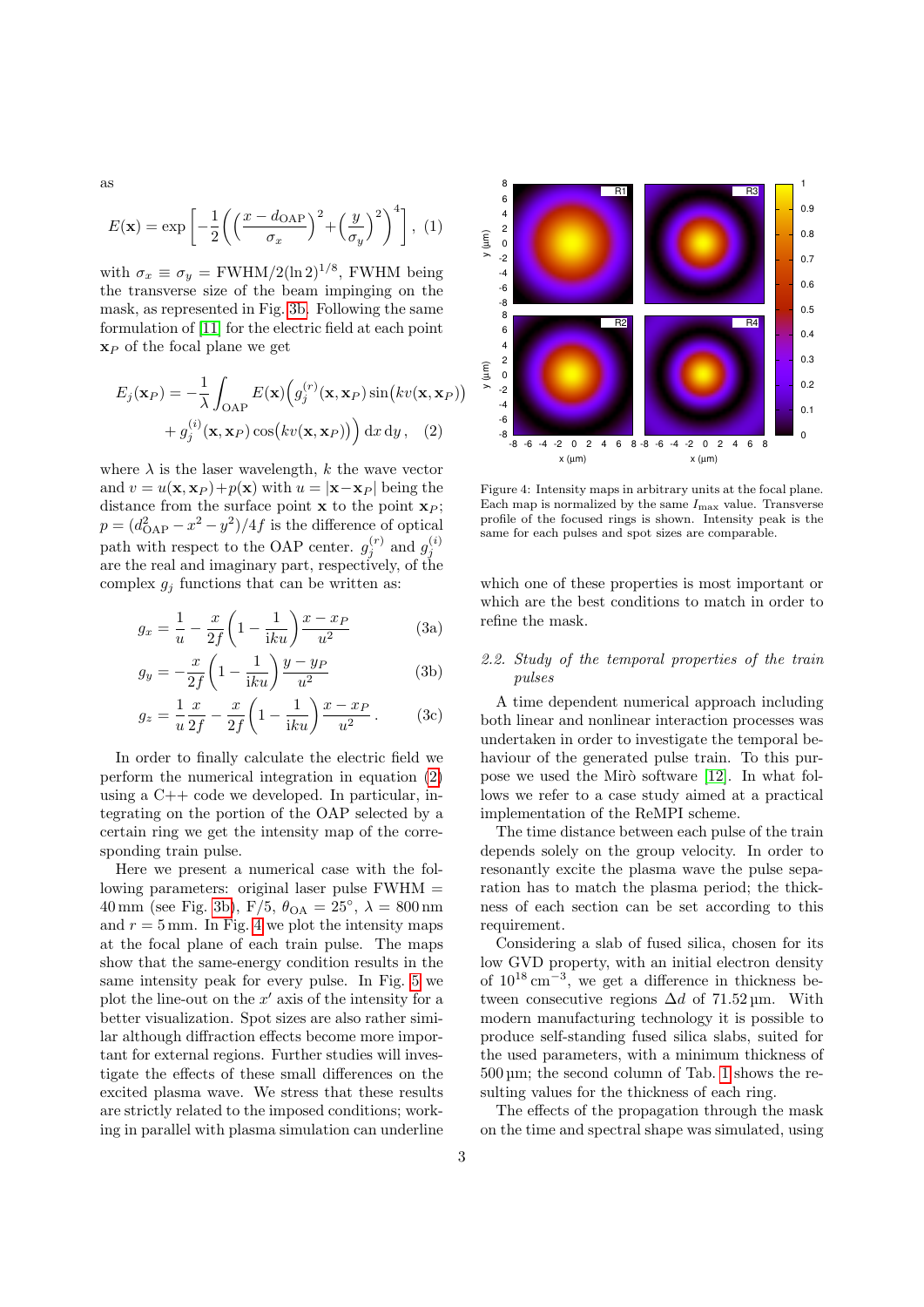<span id="page-3-2"></span>

Figure 5: Intensity line-out. Each plot is normalized by the same  $I_{\text{max}}$  value. Sections with same area and incident energy result in the same peak intensity but different spot size. Diffraction effects are more relevant in the external rings.

the Mirò code with the quasi-1D numerical scheme. for a pulse with 1 J energy and a duration (FWHM of the intensity) of 30 fs; different runs were carried out for each thickness  $d_i$ , corresponding to each mask's regions.

Since we are dealing with ultra short, intense laser pulses, both nonlinear and dispersive (up to the second order) effects were taken into account in these simulations. The results obtained for the final duration (that is, the pulse duration after passing through the mask) are reported in the third column of Tab. [1;](#page-3-3) as it can be seen, a difference in duration between the pulses emerging from the inner ring and the outer one of approximately 10% arises as a consequence of the propagation. Preliminary QFluid plasma simulations show that this broadening is utterly acceptable in terms of wake excitation. It is possible to mitigate this effect by adding a tiny chirp to the incoming beam; for instance, a negative frequency chirp of the order of  $10^{27} s^{-2}$  results in the durations reported in the fourth column of Tab. [1.](#page-3-3) We notice that these results also suggest a low impact of the nonlinear effects occurring as a consequence of the propagation through the mask. Finally, we mention that the estimated B-integral after the mask is of order of  $10^{-1}$ ; this confirms that the thicknesses considered here can be safely tolerated in any practical situation.

<span id="page-3-3"></span>Table 1: Train pulses duration. Considering an initial pulse with a duration of 30 fs we simulated the GVD-related time broadening, namely the FWHM of the intensity, of the train pulse emerging from each region with the corresponding thickness  $d_i$ . The fourth column shows the duration broadening for an initial pulse with a  $-1 \times 10^{27}$  s<sup>-2</sup> frequency chirp.

| Region         | $d_i$ (µm) | FWHM (fs) | $FWHM_c$ (fs) |
|----------------|------------|-----------|---------------|
|                | 714        | 38.5      | 35.6          |
| $\overline{2}$ | 643        | 37.2      | 34.6          |
| 3              | 571        | 36.0      | 33.7          |
| 4              | 500        | 34.8      | 32.8          |

#### 3. Conclusions

We presented an experimental method to generate a pulse train starting from a single high-energy femtosecond pulse and using a delay mask made up by concentric rings with different thicknesses.

Diffraction effects were studied and numerical approach was developed to study the transverse profile of each train pulse allowing a fine tuning of the rings' size for the optimization of the ReMPI scheme. We showed that pulse duration broadening is not a concern for typical plasma parameters of LWFA. Further combined optical and plasma simulations are needed to improve tuning of the mask in order to enhance multi-pulse wake excitation and provide a valid experimental set up.

#### Acknowledgements

This project has received funding from the European Union's Horizon 2020 research and innovation programme under grant agreement No. 653782 (EuPRAXIA project), and from the MIUR funded Italian research Network ELI-Italy. We also acknowledge funding from the Italian MIUR through the PRIN project "Preclinical Tool for Advanced Translational Research with Ultrashort and Ultraintense X-ray Pulses" (prot. 20154F48P9).

#### References

- <span id="page-3-0"></span>[1] P. Tomassini, S. De Nicola, L. Labate, P. Londrillo, R. Fedele, D. Terzani, L. A. Gizzi, The resonant multipulse ionization injection, Phys. Plasmas 24 (2017) 103120.
- <span id="page-3-1"></span>[2] D. Umstadter, E. Esarey, J. Kim, Nonlinear plasma waves resonantly driven by optimised laser pulse trains, Phys. Rev. Lett. 72 (8) (1994) 1224–1227.